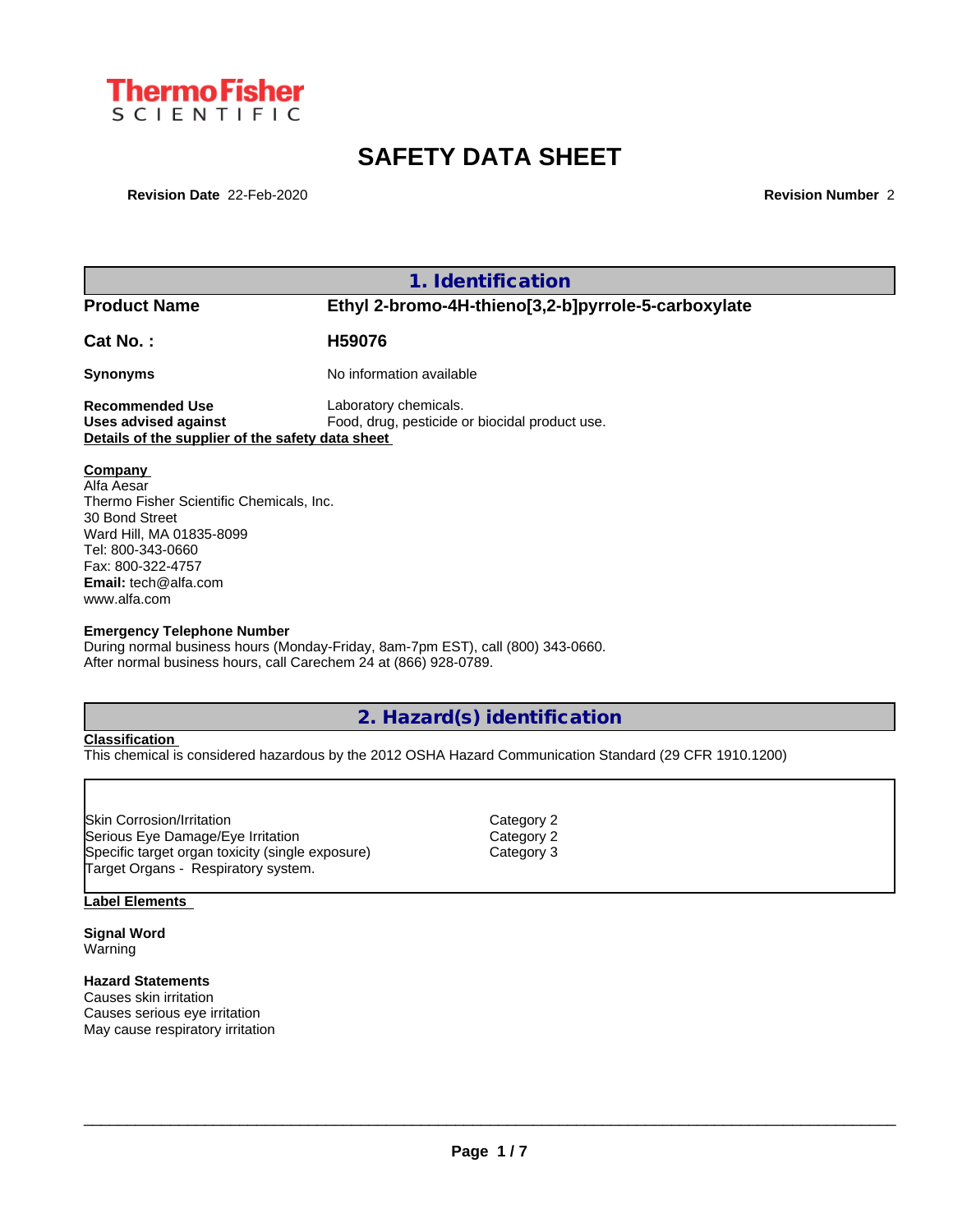

# **Precautionary Statements**

## **Prevention**

Wash face, hands and any exposed skin thoroughly after handling Wear protective gloves/protective clothing/eye protection/face protection Avoid breathing dust/fume/gas/mist/vapors/spray Use only outdoors or in a well-ventilated area **Inhalation** IF INHALED: Remove victim to fresh air and keep at rest in a position comfortable for breathing Call a POISON CENTER or doctor/physician if you feel unwell **Skin** IF ON SKIN: Wash with plenty of soap and water If skin irritation occurs: Get medical advice/attention Take off contaminated clothing and wash before reuse **Eyes** IF IN EYES: Rinse cautiously with water for several minutes. Remove contact lenses, if present and easy to do. Continue rinsing If eye irritation persists: Get medical advice/attention **Storage**

Store in a well-ventilated place. Keep container tightly closed

Store locked up

## **Disposal**

Dispose of contents/container to an approved waste disposal plant **Hazards not otherwise classified (HNOC)**

None identified

# **3. Composition/Information on Ingredients**

| .omnoner                                                | CAS-No | . n<br>Weigh. |
|---------------------------------------------------------|--------|---------------|
| Ethyl                                                   | N/A    | <=100         |
| 2-bromo-4H-thienol3.2-h<br>-blpyrrole-<br>5-carboxvlate |        |               |

|                                      | 4. First-aid measures                                                                                                |
|--------------------------------------|----------------------------------------------------------------------------------------------------------------------|
| <b>General Advice</b>                | If symptoms persist, call a physician.                                                                               |
| <b>Eye Contact</b>                   | Rinse immediately with plenty of water, also under the eyelids, for at least 15 minutes. Get<br>medical attention.   |
| <b>Skin Contact</b>                  | Wash off immediately with plenty of water for at least 15 minutes. If skin irritation persists,<br>call a physician. |
| Inhalation                           | Remove to fresh air. If not breathing, give artificial respiration. Get medical attention if<br>symptoms occur.      |
| Ingestion                            | Clean mouth with water and drink afterwards plenty of water. Get medical attention if<br>symptoms occur.             |
| Most important symptoms and          | None reasonably foreseeable.                                                                                         |
| effects<br><b>Notes to Physician</b> | Treat symptomatically                                                                                                |
|                                      |                                                                                                                      |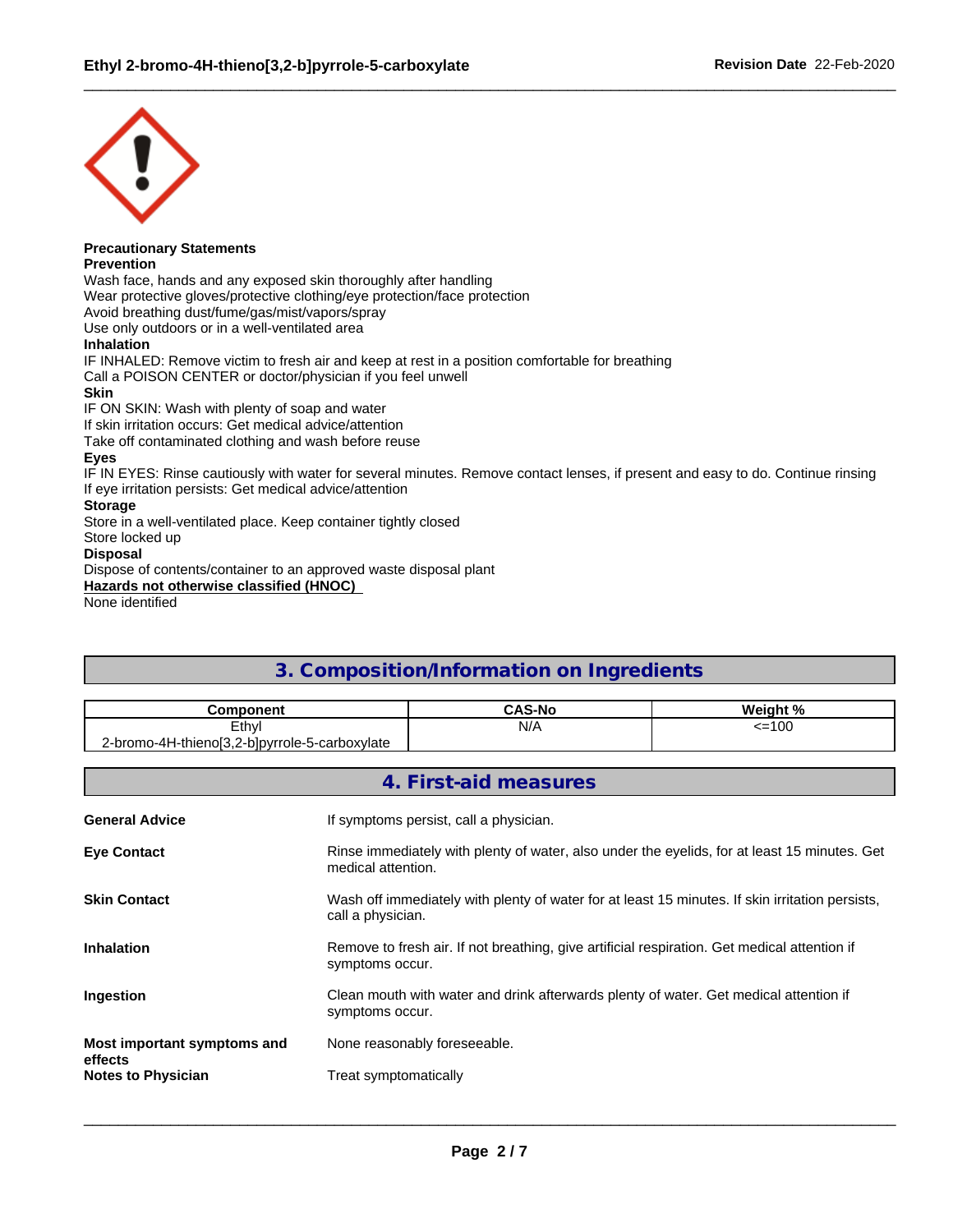# **5. Fire-fighting measures**

| Unsuitable Extinguishing Media                             | No information available                             |  |
|------------------------------------------------------------|------------------------------------------------------|--|
| <b>Flash Point</b><br>Method -                             | No information available<br>No information available |  |
| <b>Autoignition Temperature</b><br><b>Explosion Limits</b> | No information available                             |  |
| <b>Upper</b>                                               | No data available                                    |  |
| Lower                                                      | No data available                                    |  |
| Sensitivity to Mechanical Impact No information available  |                                                      |  |
| <b>Sensitivity to Static Discharge</b>                     | No information available                             |  |

## **Specific Hazards Arising from the Chemical**

Keep product and empty container away from heat and sources of ignition.

## **Hazardous Combustion Products**

Carbon monoxide (CO). Carbon dioxide (CO2). Nitrogen oxides (NOx). Sulfur oxides. Hydrogen bromide. **Protective Equipment and Precautions for Firefighters**

As in any fire, wear self-contained breathing apparatus pressure-demand, MSHA/NIOSH (approved or equivalent) and full protective gear.

| <b>NFPA</b>                                                                                                                 |                                                                                                       |                                                                                                                                                                           |                         |  |  |  |  |
|-----------------------------------------------------------------------------------------------------------------------------|-------------------------------------------------------------------------------------------------------|---------------------------------------------------------------------------------------------------------------------------------------------------------------------------|-------------------------|--|--|--|--|
| <b>Health</b><br>2                                                                                                          | Flammability                                                                                          | <b>Instability</b>                                                                                                                                                        | <b>Physical hazards</b> |  |  |  |  |
|                                                                                                                             | 6. Accidental release measures                                                                        |                                                                                                                                                                           |                         |  |  |  |  |
| <b>Personal Precautions</b>                                                                                                 | formation.                                                                                            | Ensure adequate ventilation. Use personal protective equipment as required. Avoid dust                                                                                    |                         |  |  |  |  |
| <b>Environmental Precautions</b>                                                                                            | Should not be released into the environment. See Section 12 for additional Ecological<br>Information. |                                                                                                                                                                           |                         |  |  |  |  |
| Methods for Containment and Clean Sweep up and shovel into suitable containers for disposal. Keep in suitable, closed<br>Up | containers for disposal.                                                                              |                                                                                                                                                                           |                         |  |  |  |  |
|                                                                                                                             | 7. Handling and storage                                                                               |                                                                                                                                                                           |                         |  |  |  |  |
| <b>Handling</b>                                                                                                             | ventilation.                                                                                          | Do not get in eyes, on skin, or on clothing. Avoid ingestion and inhalation. Avoid dust<br>formation. Wear personal protective equipment/face protection. Ensure adequate |                         |  |  |  |  |

# **Storage** Keep containers tightly closed in a dry, cool and well-ventilated place.

**8. Exposure controls / personal protection Exposure Guidelines** This product does not contain any hazardous materials with occupational exposure

limitsestablished by the region specific regulatory bodies.

| <b>Engineering Measures</b>          | Ensure that eyewash stations and safety showers are close to the workstation location.                                                                                            |
|--------------------------------------|-----------------------------------------------------------------------------------------------------------------------------------------------------------------------------------|
| <b>Personal Protective Equipment</b> |                                                                                                                                                                                   |
| <b>Eye/face Protection</b>           | Wear appropriate protective eyeglasses or chemical safety goggles as described by<br>OSHA's eye and face protection regulations in 29 CFR 1910.133 or European Standard<br>EN166. |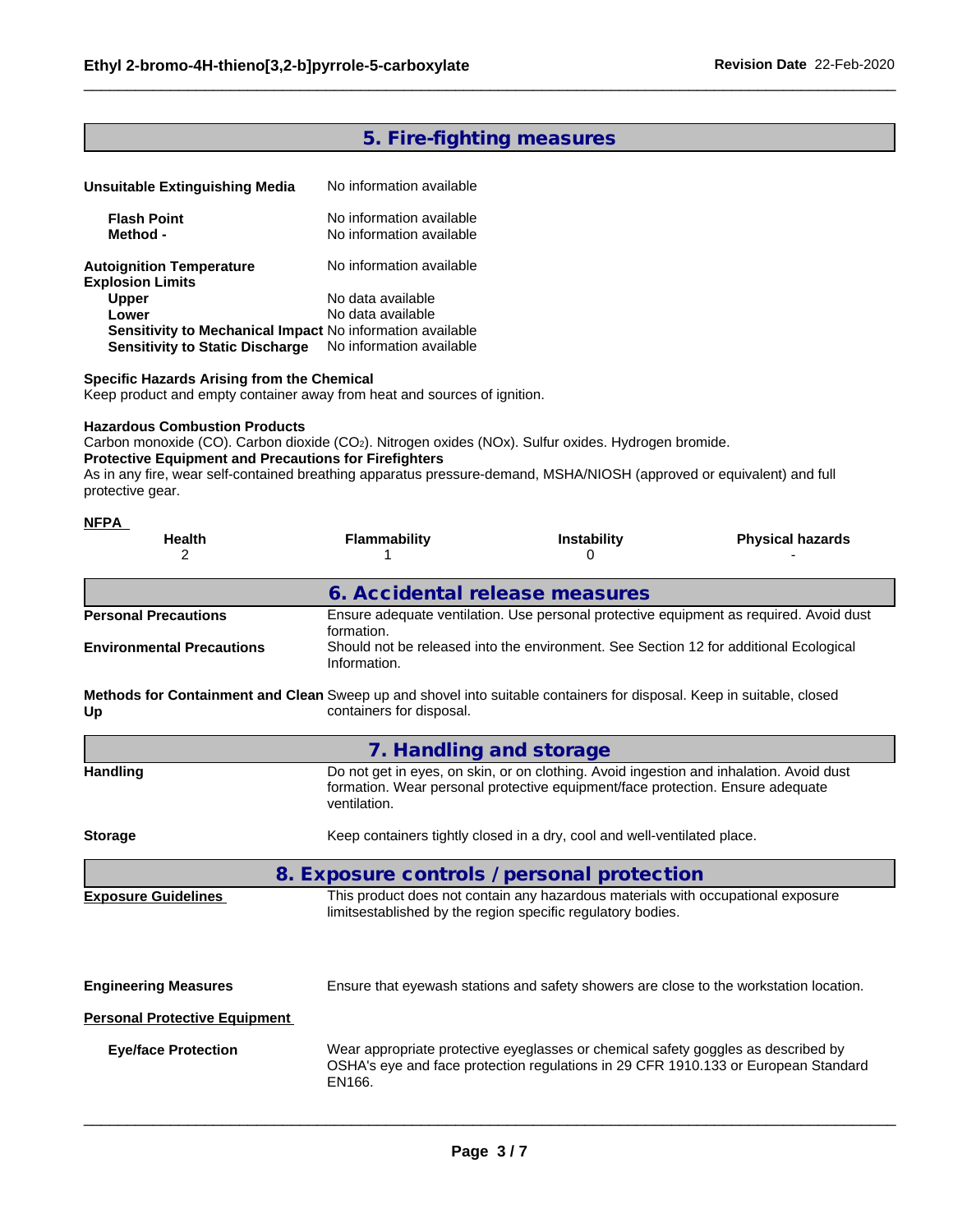| Skin and body protection      | Wear appropriate protective gloves and clothing to prevent skin exposure.                                                                                                                                                                               |
|-------------------------------|---------------------------------------------------------------------------------------------------------------------------------------------------------------------------------------------------------------------------------------------------------|
| <b>Respiratory Protection</b> | Follow the OSHA respirator regulations found in 29 CFR 1910.134 or European Standard<br>EN 149. Use a NIOSH/MSHA or European Standard EN 149 approved respirator if<br>exposure limits are exceeded or if irritation or other symptoms are experienced. |
| <b>Hygiene Measures</b>       | Handle in accordance with good industrial hygiene and safety practice.                                                                                                                                                                                  |

# **9. Physical and chemical properties**

| <b>Physical State</b>                         | Solid                    |
|-----------------------------------------------|--------------------------|
| Appearance                                    | Yellow                   |
| Odor                                          | No information available |
| <b>Odor Threshold</b>                         | No information available |
| рH                                            | No information available |
| <b>Melting Point/Range</b>                    | No data available        |
| <b>Boiling Point/Range</b>                    | No information available |
| <b>Flash Point</b>                            | No information available |
| <b>Evaporation Rate</b>                       | Not applicable           |
| Flammability (solid,gas)                      | No information available |
| <b>Flammability or explosive limits</b>       |                          |
| <b>Upper</b>                                  | No data available        |
| Lower                                         | No data available        |
| <b>Vapor Pressure</b>                         | No information available |
| <b>Vapor Density</b>                          | Not applicable           |
| <b>Specific Gravity</b>                       | No information available |
| <b>Solubility</b>                             | No information available |
| <b>Partition coefficient; n-octanol/water</b> | No data available        |
| <b>Autoignition Temperature</b>               | No information available |
| <b>Decomposition Temperature</b>              | No information available |
| <b>Viscosity</b>                              | Not applicable           |
| <b>Molecular Formula</b>                      | C9 H8 Br N O2 S          |
| <b>Molecular Weight</b>                       | 274.13                   |

## **10. Stability and reactivity**

| <b>Reactive Hazard</b>          | None known, based on information available                                                                                             |
|---------------------------------|----------------------------------------------------------------------------------------------------------------------------------------|
| <b>Stability</b>                | Stable under normal conditions.                                                                                                        |
| <b>Conditions to Avoid</b>      | Incompatible products.                                                                                                                 |
| <b>Incompatible Materials</b>   | Oxidizing agent                                                                                                                        |
|                                 | Hazardous Decomposition Products Carbon monoxide (CO), Carbon dioxide (CO2), Nitrogen oxides (NOx), Sulfur oxides,<br>Hydrogen bromide |
| <b>Hazardous Polymerization</b> | Hazardous polymerization does not occur.                                                                                               |
| <b>Hazardous Reactions</b>      | None under normal processing.                                                                                                          |

## **11. Toxicological information**

## **Acute Toxicity**

**Product Information Component Information Toxicologically Synergistic Products** No information available **Delayed and immediate effects as well as chronic effects from short and long-term exposure**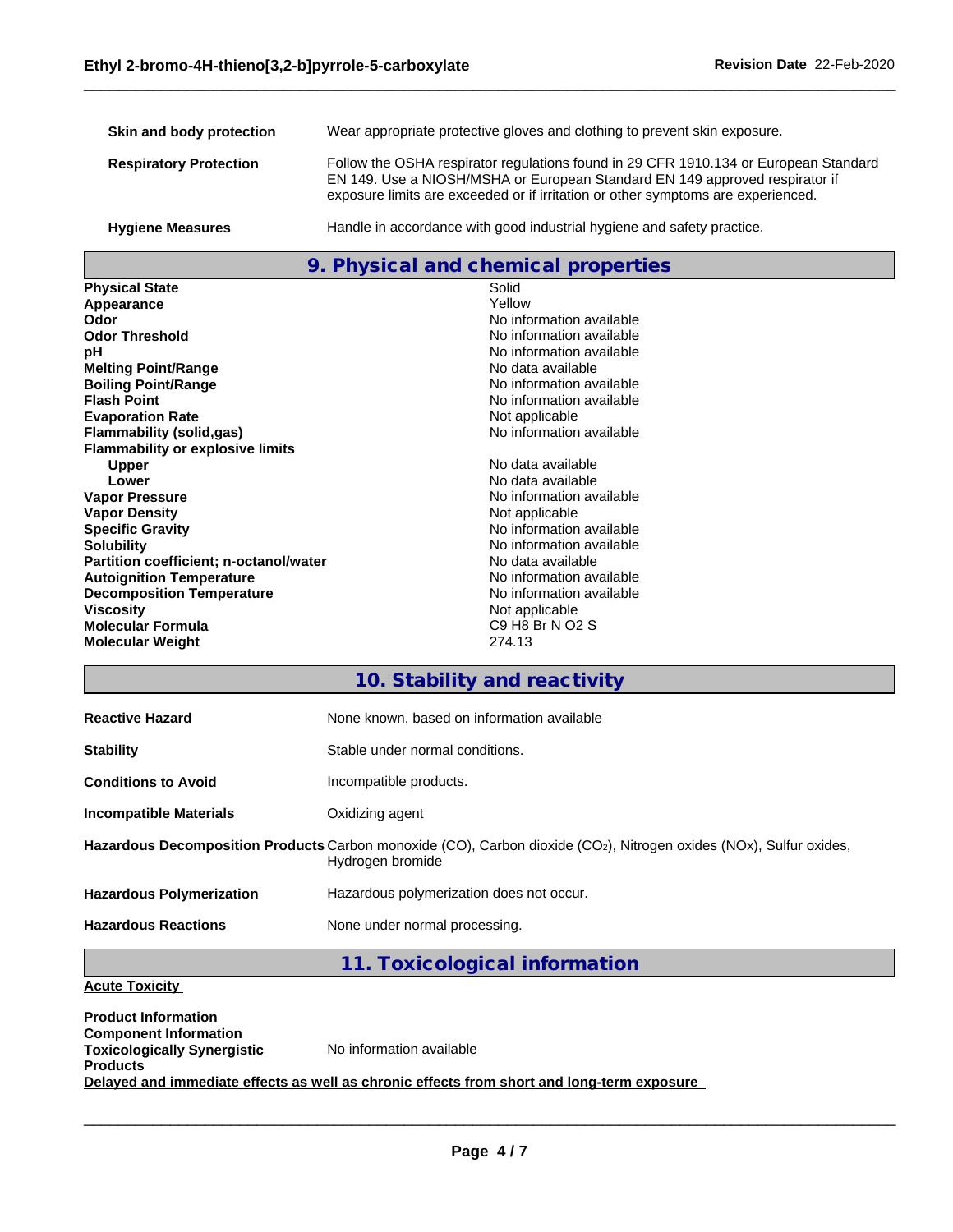#### **Irritation** No information available

**Sensitization** No information available

**Carcinogenicity** The table below indicateswhether each agency has listed any ingredient as a carcinogen.

| Component                                                                                     | <b>CAS-No</b> | <b>IARC</b>                                                                                                                                                                                                                                                           | <b>NTP</b>                  | <b>ACGIH</b>                                                   | <b>OSHA</b> | <b>Mexico</b> |  |  |  |
|-----------------------------------------------------------------------------------------------|---------------|-----------------------------------------------------------------------------------------------------------------------------------------------------------------------------------------------------------------------------------------------------------------------|-----------------------------|----------------------------------------------------------------|-------------|---------------|--|--|--|
| Ethyl<br>2-bromo-4H-thieno[3,2<br>-b]pyrrole-5-carboxylat                                     | N/A           | Not listed                                                                                                                                                                                                                                                            | Not listed                  | Not listed                                                     | Not listed  | Not listed    |  |  |  |
| e                                                                                             |               |                                                                                                                                                                                                                                                                       |                             |                                                                |             |               |  |  |  |
| <b>Mutagenic Effects</b>                                                                      |               | No information available                                                                                                                                                                                                                                              |                             |                                                                |             |               |  |  |  |
| <b>Reproductive Effects</b>                                                                   |               | No information available.                                                                                                                                                                                                                                             |                             |                                                                |             |               |  |  |  |
| No information available.<br><b>Developmental Effects</b>                                     |               |                                                                                                                                                                                                                                                                       |                             |                                                                |             |               |  |  |  |
| <b>Teratogenicity</b>                                                                         |               | No information available.                                                                                                                                                                                                                                             |                             |                                                                |             |               |  |  |  |
| <b>STOT - single exposure</b><br>Respiratory system<br>STOT - repeated exposure<br>None known |               |                                                                                                                                                                                                                                                                       |                             |                                                                |             |               |  |  |  |
| <b>Aspiration hazard</b>                                                                      |               | No information available                                                                                                                                                                                                                                              |                             |                                                                |             |               |  |  |  |
| Symptoms / effects, both acute and No information available<br>delayed                        |               |                                                                                                                                                                                                                                                                       |                             |                                                                |             |               |  |  |  |
| <b>Endocrine Disruptor Information</b>                                                        |               |                                                                                                                                                                                                                                                                       | No information available    |                                                                |             |               |  |  |  |
| <b>Other Adverse Effects</b>                                                                  |               |                                                                                                                                                                                                                                                                       |                             | The toxicological properties have not been fully investigated. |             |               |  |  |  |
|                                                                                               |               |                                                                                                                                                                                                                                                                       | 12. Ecological information  |                                                                |             |               |  |  |  |
| <b>Ecotoxicity</b><br>Do not empty into drains.                                               |               |                                                                                                                                                                                                                                                                       |                             |                                                                |             |               |  |  |  |
| <b>Persistence and Degradability</b>                                                          |               |                                                                                                                                                                                                                                                                       | No information available    |                                                                |             |               |  |  |  |
| <b>Bioaccumulation/Accumulation</b>                                                           |               | No information available.                                                                                                                                                                                                                                             |                             |                                                                |             |               |  |  |  |
| <b>Mobility</b>                                                                               |               | No information available.                                                                                                                                                                                                                                             |                             |                                                                |             |               |  |  |  |
|                                                                                               |               |                                                                                                                                                                                                                                                                       | 13. Disposal considerations |                                                                |             |               |  |  |  |
| <b>Waste Disposal Methods</b>                                                                 |               | Chemical waste generators must determine whether a discarded chemical is classified as a<br>hazardous waste. Chemical waste generators must also consult local, regional, and<br>national hazardous waste regulations to ensure complete and accurate classification. |                             |                                                                |             |               |  |  |  |
|                                                                                               |               |                                                                                                                                                                                                                                                                       | 14. Transport information   |                                                                |             |               |  |  |  |
| <u>DOT</u>                                                                                    |               | Not regulated                                                                                                                                                                                                                                                         |                             |                                                                |             |               |  |  |  |
| <b>TDG</b>                                                                                    |               | Not regulated                                                                                                                                                                                                                                                         |                             |                                                                |             |               |  |  |  |
| IATA<br>IMDG/IMO                                                                              |               | Not regulated<br>Not regulated                                                                                                                                                                                                                                        |                             |                                                                |             |               |  |  |  |
|                                                                                               |               |                                                                                                                                                                                                                                                                       |                             |                                                                |             |               |  |  |  |
|                                                                                               |               |                                                                                                                                                                                                                                                                       | 15. Regulatory information  |                                                                |             |               |  |  |  |

## **United States of America Inventory**

| Component | <b>CAS-No</b> | <b>TSCA</b> | TOO ALL<br><br>- Inventorv notification ا<br><b>Active/Inactive</b> | <b>TSCA</b><br><b>EPA Regulatory</b><br><b>Flags</b> |
|-----------|---------------|-------------|---------------------------------------------------------------------|------------------------------------------------------|
| ∟thv      | N/A           |             |                                                                     |                                                      |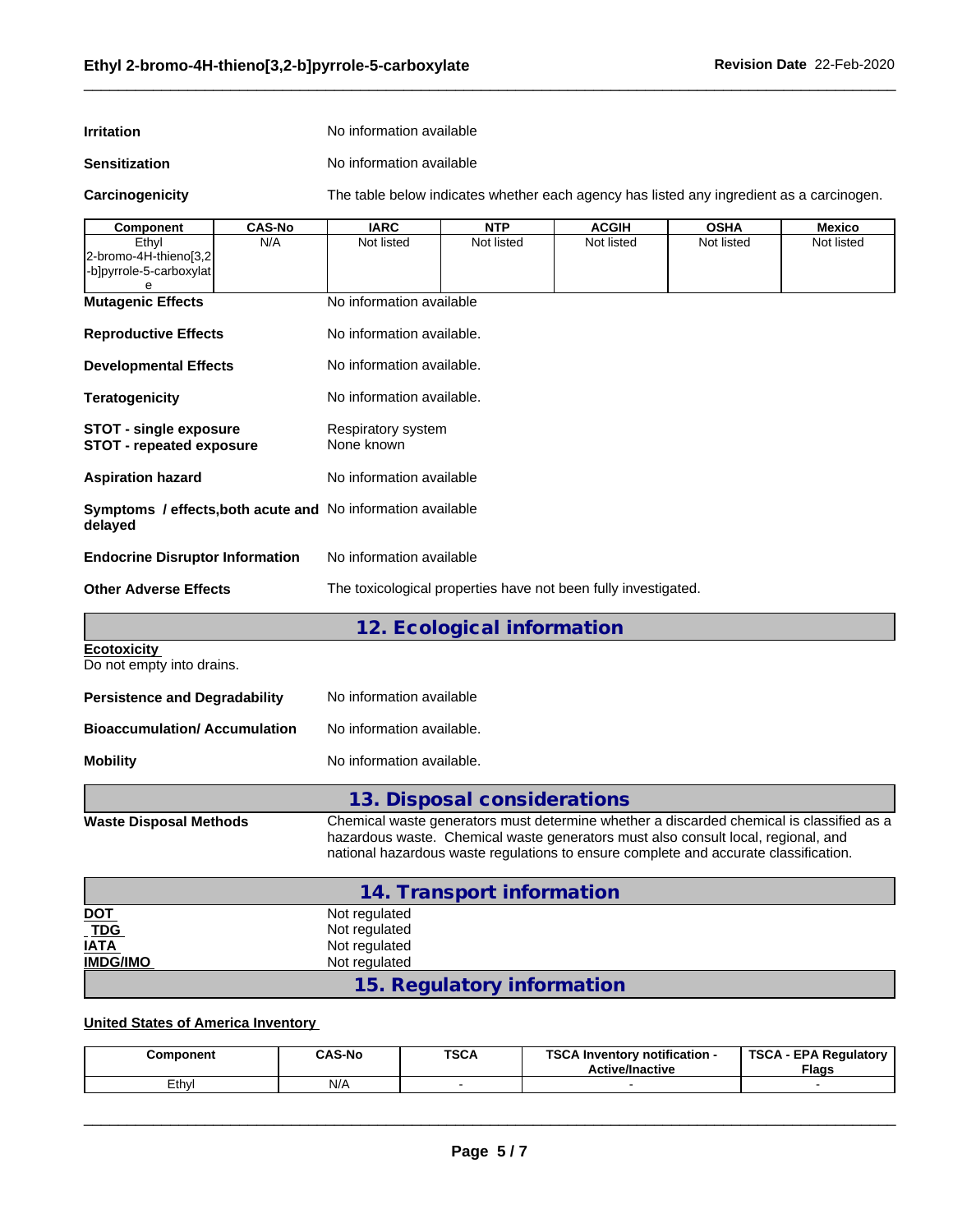| $\sim$<br>ole-<br>⊣ור<br>$\cdot$<br>.<br>$\sim$ $\sim$ |  |  |
|--------------------------------------------------------|--|--|
|                                                        |  |  |

### **Legend:**

**TSCA** - Toxic Substances Control Act, (40 CFR Part 710) X - Listed

'-' - Not Listed

**TSCA 12(b)** - Notices of Export Not applicable

#### **International Inventories**

Canada (DSL/NDSL), Europe (EINECS/ELINCS/NLP), Philippines (PICCS), Japan (ENCS), Australia (AICS), China (IECSC), Korea (ECL).

| Component                         | <b>CAS-No</b> | <b>DSL</b> | <b>NDSL</b> | <b>EINECS</b> | <b>PICCS</b> | <b>ENCS</b> | <b>AICS</b> | <b>IECSC</b> | <b>KECL</b> |
|-----------------------------------|---------------|------------|-------------|---------------|--------------|-------------|-------------|--------------|-------------|
| Ethyl                             | N/A           |            |             |               |              |             |             |              |             |
| 2-bromo-4H-thieno[3,2-b]pyrrole-5 |               |            |             |               |              |             |             |              |             |
| -carboxvlate                      |               |            |             |               |              |             |             |              |             |

## **U.S. Federal Regulations**

| <b>SARA 313</b>                                                                                                                                                           | Not applicable                                                  |
|---------------------------------------------------------------------------------------------------------------------------------------------------------------------------|-----------------------------------------------------------------|
| <b>SARA 311/312 Hazard Categories</b>                                                                                                                                     | See section 2 for more information                              |
| <b>CWA (Clean Water Act)</b>                                                                                                                                              | Not applicable                                                  |
| <b>Clean Air Act</b>                                                                                                                                                      | Not applicable                                                  |
| <b>OSHA</b> - Occupational Safety and<br><b>Health Administration</b>                                                                                                     | Not applicable                                                  |
| <b>CERCLA</b>                                                                                                                                                             | Not applicable                                                  |
| <b>California Proposition 65</b>                                                                                                                                          | This product does not contain any Proposition 65 chemicals.     |
| U.S. State Right-to-Know<br><b>Regulations</b>                                                                                                                            | Not applicable                                                  |
| <b>U.S. Department of Transportation</b><br>Reportable Quantity (RQ):<br><b>DOT Marine Pollutant</b><br><b>DOT Severe Marine Pollutant</b><br>U.S. Department of Homeland | N<br>N<br>N<br>This product does not contain any DHS chemicals. |
| <b>Security</b>                                                                                                                                                           |                                                                 |
| <b>Other International Regulations</b>                                                                                                                                    |                                                                 |
| Mexico - Grade                                                                                                                                                            | No information available                                        |

|                                                                      | 16. Other information                                                                         |
|----------------------------------------------------------------------|-----------------------------------------------------------------------------------------------|
| <b>Prepared By</b>                                                   | Health, Safety and Environmental Department<br>Email: tech@alfa.com<br>www.alfa.com           |
| <b>Revision Date</b><br><b>Print Date</b><br><b>Revision Summary</b> | 22-Feb-2020<br>22-Feb-2020<br>SDS authoring systems update, replaces ChemGes SDS No. (37659). |